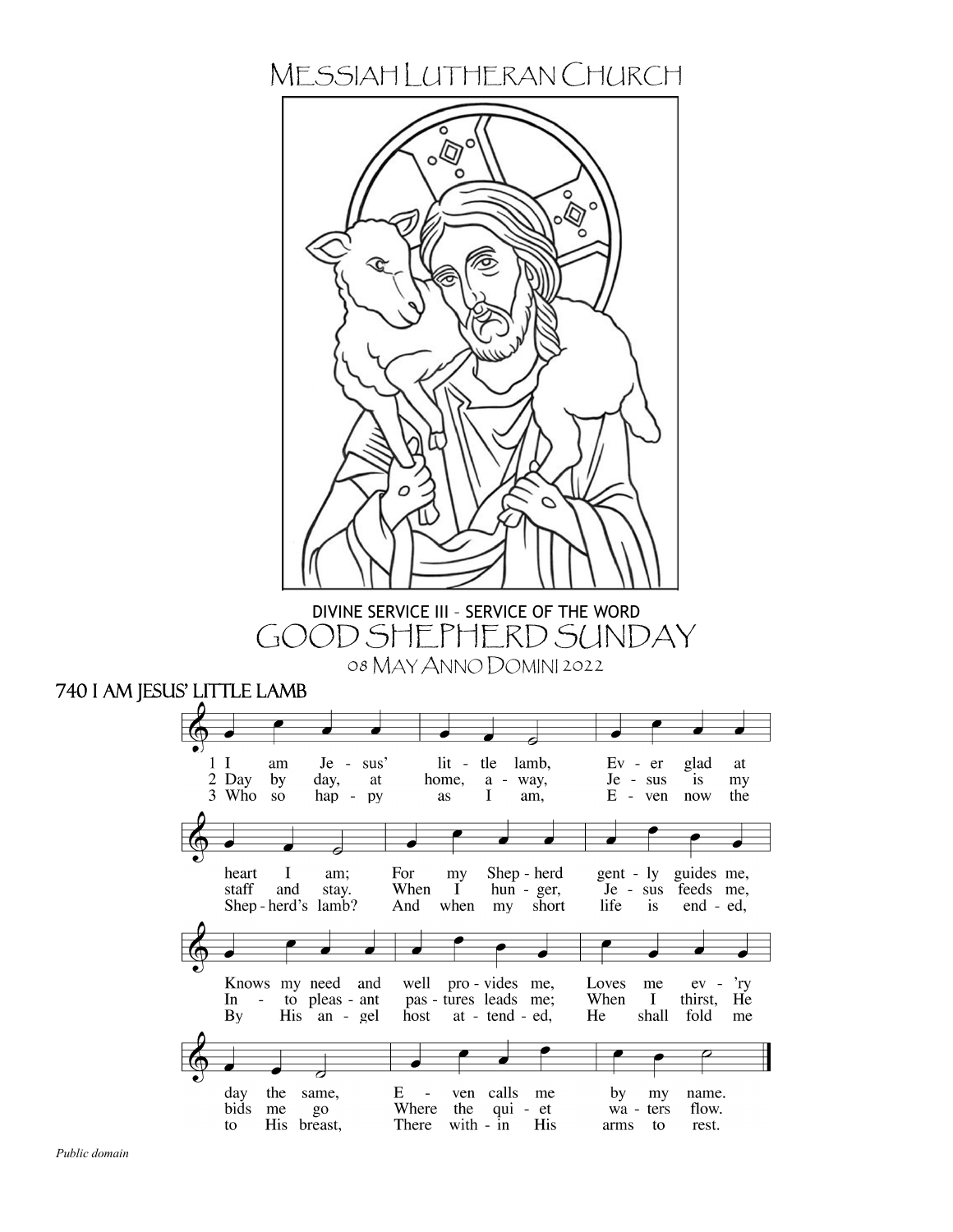*Stand The sign of the cross may be made by all in remembrance of their Baptism.*

# Invocation

- **P** In the name of the Father and of the  $\pm$  Son and of the Holy Spirit.
- C **Amen.**

### **EXHORTATION** *Hebrews 10:22; Psalm 124:8; Psalm 32:5*

- P Beloved in the Lord! Let us draw near with a true heart and confess our sins unto God our Father, beseeching Him in the name of our Lord Jesus Christ to grant us forgiveness.
- $\mathbf{P}$  Our help is in the name of the Lord,
- C **who made heaven and earth.**
- $\mathbf{P}$  I said, I will confess my transgressions unto the Lord,
- C **and You forgave the iniquity of my sin.**

*Silence for reflection on God's Word and for self-examination.*

# Confession of Sins

- P O almighty God, merciful Father,
- C **I, a poor, miserable sinner, confess unto You all my sins and iniquities with which I have ever offended You and justly deserved Your temporal and eternal punishment. But I am heartily sorry for them and sincerely repent of them, and I pray You of Your boundless mercy and for the sake of the holy, innocent, bitter sufferings and death of Your beloved Son, Jesus Christ, to be gracious and merciful to me, a poor, sinful being.**

# Absolution *[John 20:19–23]*

- P Upon this your confession, I, by virtue of my office, as a called and ordained servant of the Word, announce the grace of God unto all of you, and in the stead and by the command of my Lord Jesus Christ I forgive you all your sins in the name of the Father and of the  $\pm$  Son and of the Holy Spirit.
- C **Amen.**



Introit *Ps. 78:70–72; 79:13; antiphon: John 10:14, 15b*

I am the good **|** shepherd.**\***

I know my own and my own know me, and I lay down my life **|** for the sheep.

**He chose David his servant and took him from the | sheepfolds;\***

**from following the nursing ewes he brought him to shepherd Jacob his people, Israel his in- | heritance.\*** With upright heart he shep- **|** herded them**\***

and guided them with his **|** skillful hand.

**But we your people, the sheep of your pasture, will give thanks to you for- | ever;\***

**from generation to generation we will re- | count your praise.**

**Glory be to the Father and | to the Son\***

**and to the Holy | Spirit;**

**as it was in the be- | ginning,\***

**is now, and will be forever. | Amen.**

I am the good **|** shepherd.**\***

I know my own and my own know me, and I lay down my life **|** for the sheep.



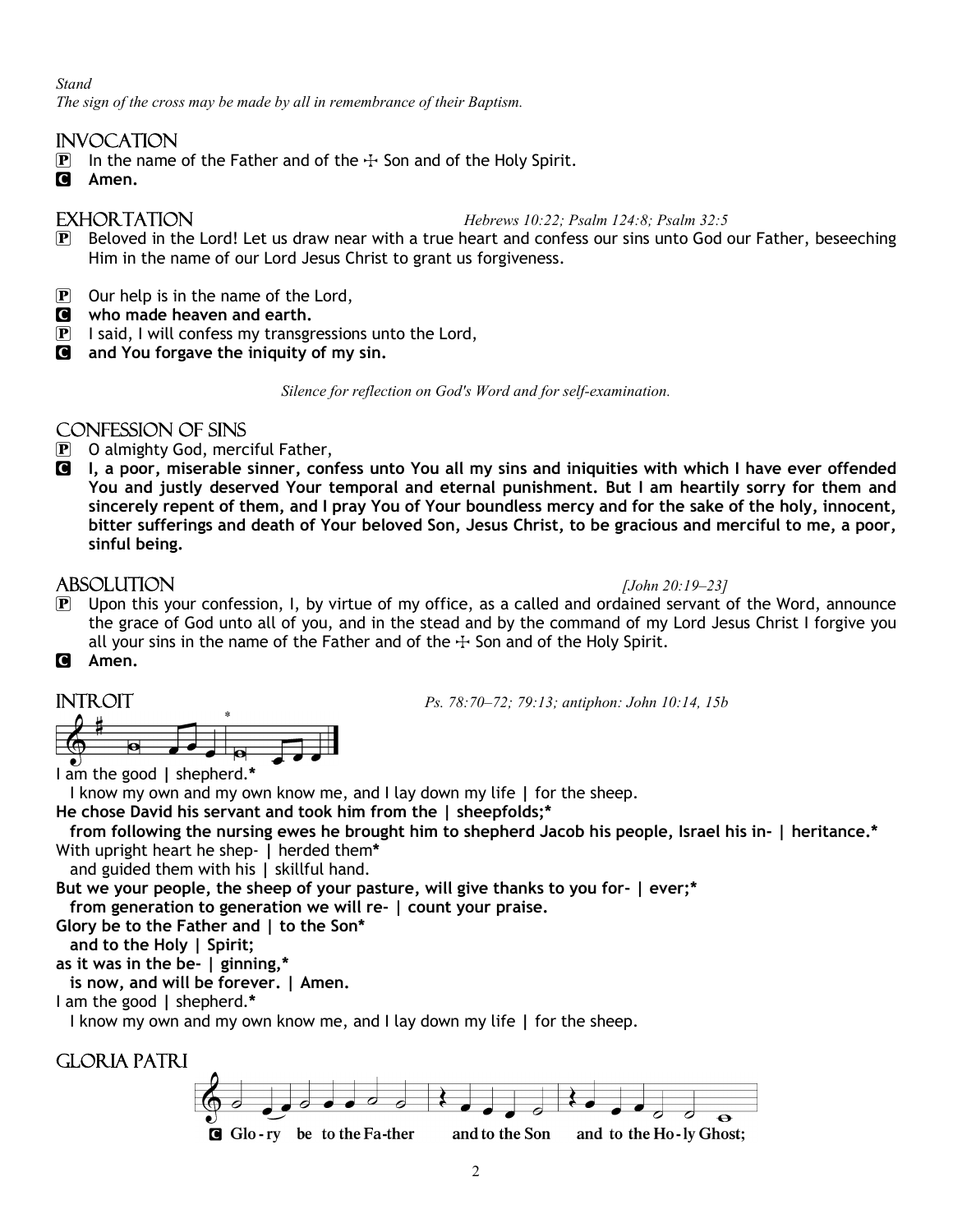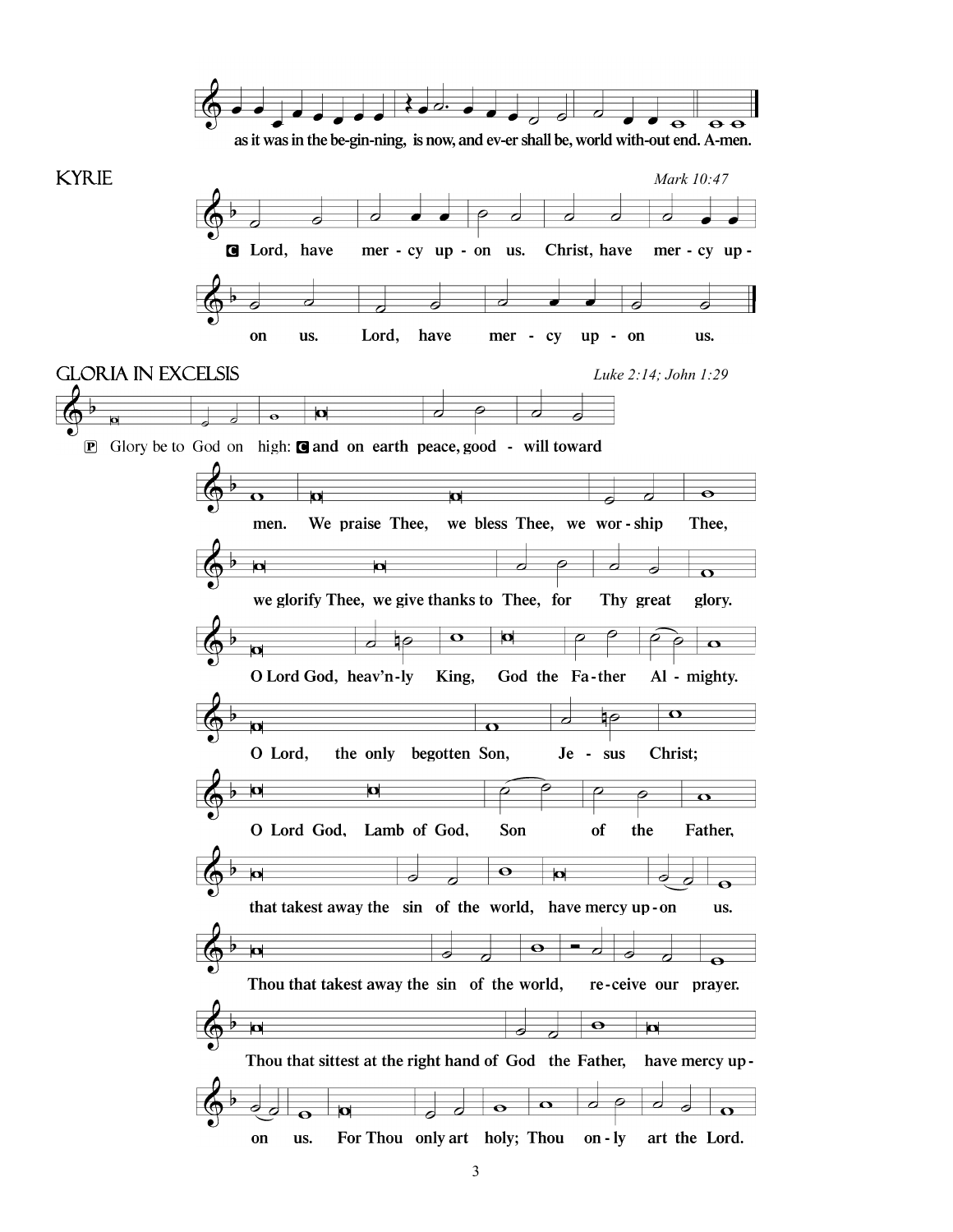

### $\mathbf{P}$  Let us pray.

P Almighty God, merciful Father, since You have wakened from death the Shepherd of Your sheep, grant us Your Holy Spirit that when we hear the voice of our Shepherd we may know Him who calls us each by name and follow where He leads; through the same Jesus Christ, Your Son, our Lord, who lives and reigns with You and the Holy Spirit, one God, now and forever.



*Sit*

### FIRST READING *Acts 20:17–35*

Now from Miletus [Paul] sent to Ephesus and called the elders of the church to come to him.

And when they came to him, he said to them:

"You yourselves know how I lived among you the whole time from the first day that I set foot in Asia, serving the Lord with all humility and with tears and with trials that happened to me through the plots of the Jews; how I did not shrink from declaring to you anything that was profitable, and teaching you in public and from house to house, testifying both to Jews and to Greeks of repentance toward God and of faith in our Lord Jesus Christ. And now, behold, I am going to Jerusalem, constrained by the Spirit, not knowing what will happen to me there, except that the Holy Spirit testifies to me in every city that imprisonment and afflictions await me. But I do not account my life of any value nor as precious to myself, if only I may finish my course and the ministry that I received from the Lord Jesus, to testify to the gospel of the grace of God. And now, behold, I know that none of you among whom I have gone about proclaiming the kingdom will see my face again. Therefore I testify to you this day that I am innocent of the blood of all of you, for I did not shrink from declaring to you the whole counsel of God. Pay careful attention to yourselves and to all the flock, in which the Holy Spirit has made you overseers, to care for the church of God, which he obtained with his own blood. I know that after my departure fierce wolves will come in among you, not sparing the flock; and from among your own selves will arise men speaking twisted things, to draw away the disciples after them. Therefore be alert, remembering that for three years I did not cease night or day to admonish everyone with tears. And now I commend you to God and to the word of his grace, which is able to build you up and to give you the inheritance among all those who are sanctified. I coveted no one's silver or gold or apparel. You yourselves know that these hands ministered to my necessities and to those who were with me. In all things I have shown you that by working hard in this way we must help the weak and remember the words of the Lord Jesus, how he himself said, 'It is more blessed to give than to receive.'"

- A This is the Word of the Lord.
- C **Thanks be to God.**

GRADUAL *adapt. from Matt. 28:7; Heb. 2:7; Ps. 8:6* 

**Christ has risen from the dead. God the Father has crowned Him with glory and honor, He has given Him dominion over the works of His hands; He has put all things under His feet.**

Epistle *Revelation 7:9–17*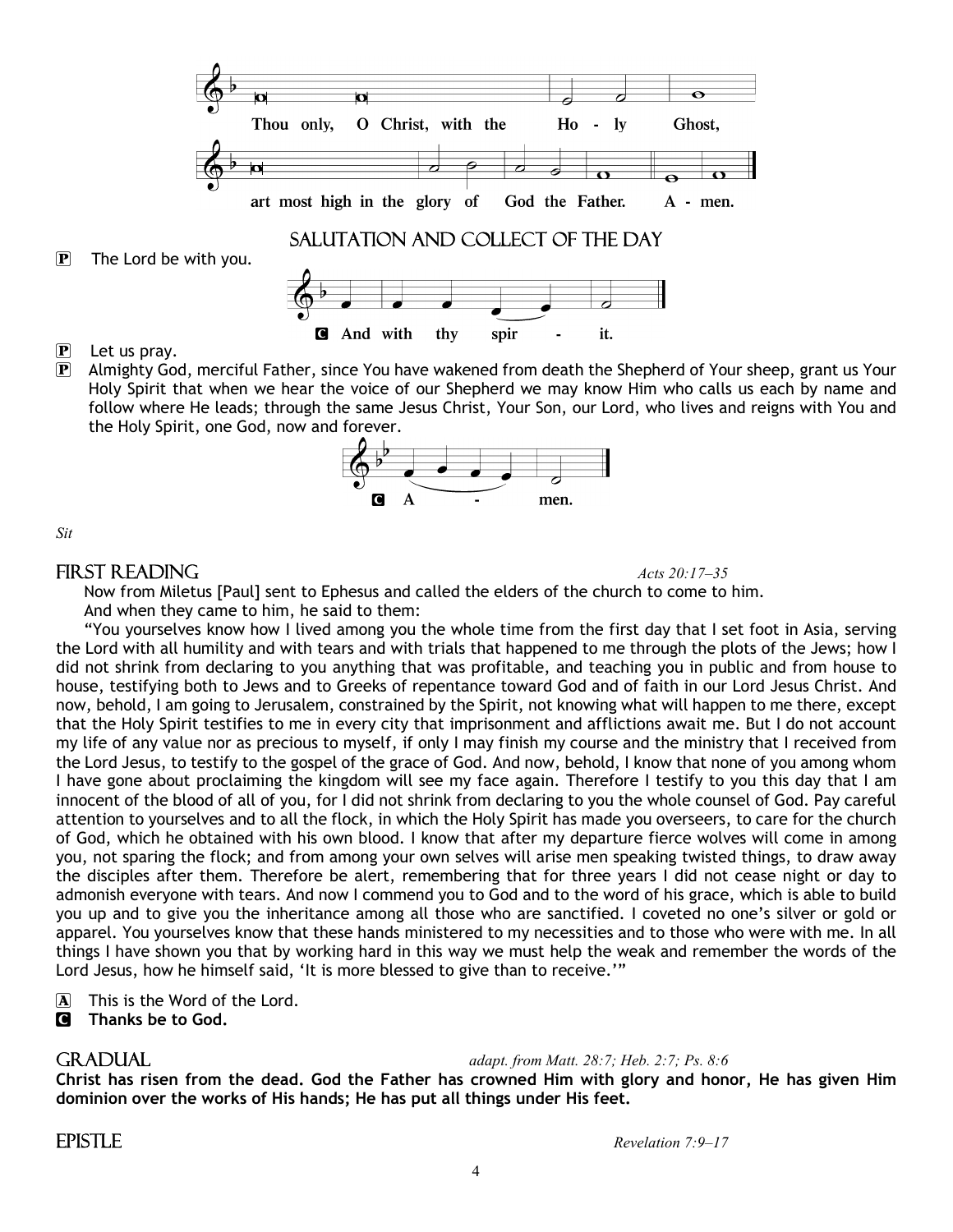After this I looked, and behold, a great multitude that no one could number, from every nation, from all tribes and peoples and languages, standing before the throne and before the Lamb, clothed in white robes, with palm branches in their hands, and crying out with a loud voice, "Salvation belongs to our God who sits on the throne, and to the Lamb!" And all the angels were standing around the throne and around the elders and the four living creatures, and they fell on their faces before the throne and worshiped God, saying, "Amen! Blessing and glory and wisdom and thanksgiving and honor and power and might be to our God forever and ever! Amen."

Then one of the elders addressed me, saying, "Who are these, clothed in white robes, and from where have they come?" I said to him, "Sir, you know." And he said to me, "These are the ones coming out of the great tribulation. They have washed their robes and made them white in the blood of the Lamb.

"Therefore they are before the throne of God, and serve him day and night in his temple; and he who sits on the throne will shelter them with his presence.

They shall hunger no more, neither thirst anymore;

the sun shall not strike them,

nor any scorching heat.

For the Lamb in the midst of the throne will be their shepherd, and he will guide them to springs of living water,

and God will wipe away every tear from their eyes."

 $\overline{A}$  This is the Word of the Lord.

C **Thanks be to God.**

*Stand*

### **ALLELUIA**



### Holy Gospel *John 10:22–30*





At that time the Feast of Dedication took place at Jerusalem. It was winter, and Jesus was walking in the temple, in the colonnade of Solomon. So the Jews gathered around Him and said to Him, "How long will you keep us in suspense? If you are the Christ, tell us plainly." Jesus answered them, "I told you, and you do not believe. The works that I do in my Father's name bear witness about me, but you do not believe because you are not part of my flock. My sheep hear my voice, and I know them, and they follow me. I give them eternal life, and they will never perish, and no one will snatch them out of my hand. My Father, who has given them to me, is greater than all, and no one is able to snatch them out of the Father's hand. I and the Father are one."

 $\boxed{\mathbf{P}}$  This is the Gospel of the Lord.



### Apostles' Creed

C **I believe in God, the Father Almighty, maker of heaven and earth.**

**And in Jesus Christ, His only Son, our Lord, who was conceived by the Holy Spirit, born of the virgin Mary, suffered under Pontius Pilate, was crucified, died, and was buried. He descended into hell. The third day He rose again from the dead. He ascended into heaven and sits at the right hand of God the Father Almighty. From thence He will come to judge the living and the dead.**

**I believe in the Holy Spirit, the holy Christian Church, the communion of saints, the forgiveness of sins, the resurrection of the body, and the life** T **everlasting. Amen.**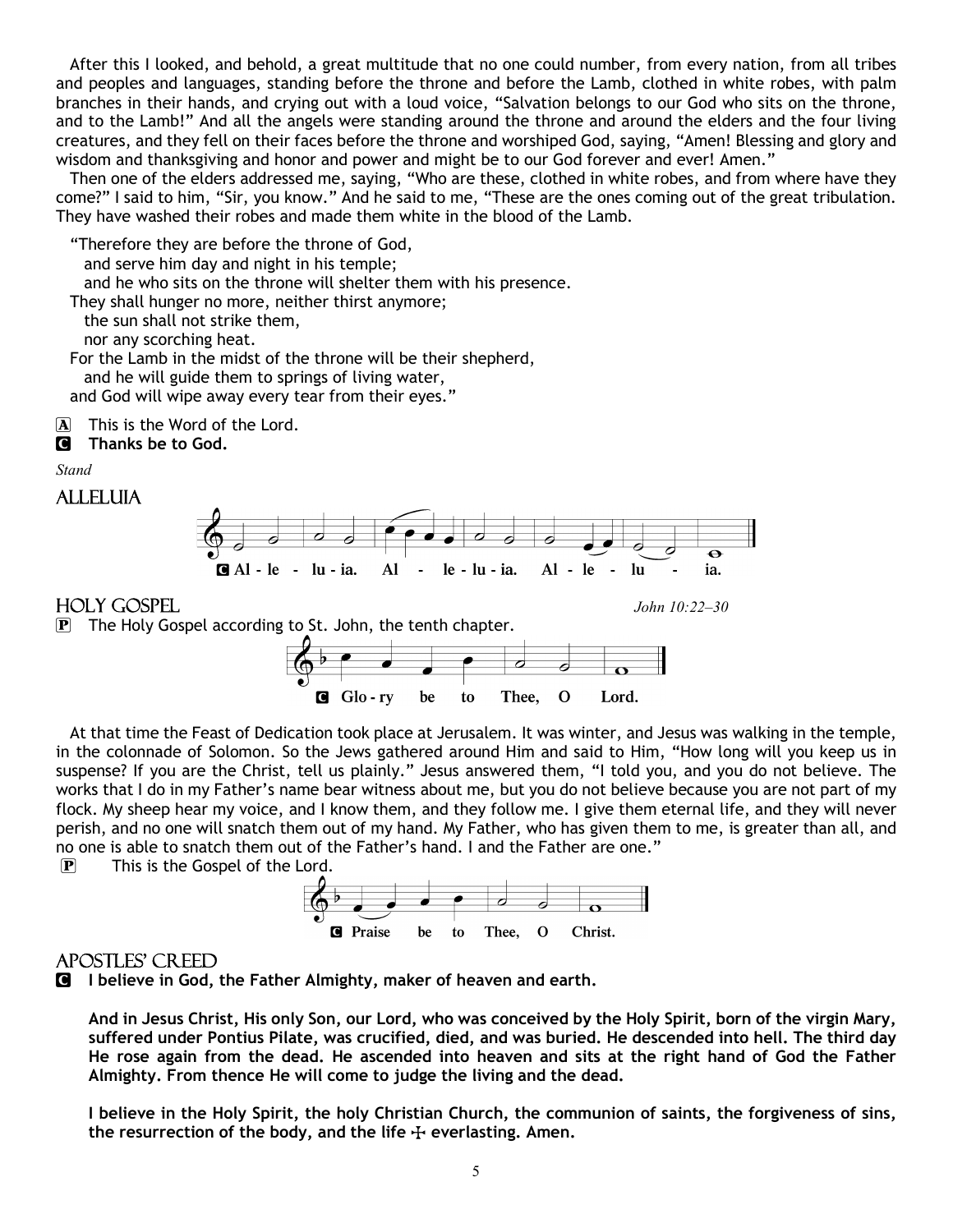# 710 The Lord's My Shepherd, I'll Not Want



### *Public domain*

### SERMON **The Merciful Shepherd**

Votum *Philippians 4:7*

- $\mathbb P$  The peace of God, which passes all understanding, keep your hearts and minds in Christ Jesus. C **Amen.**
- *Stand*

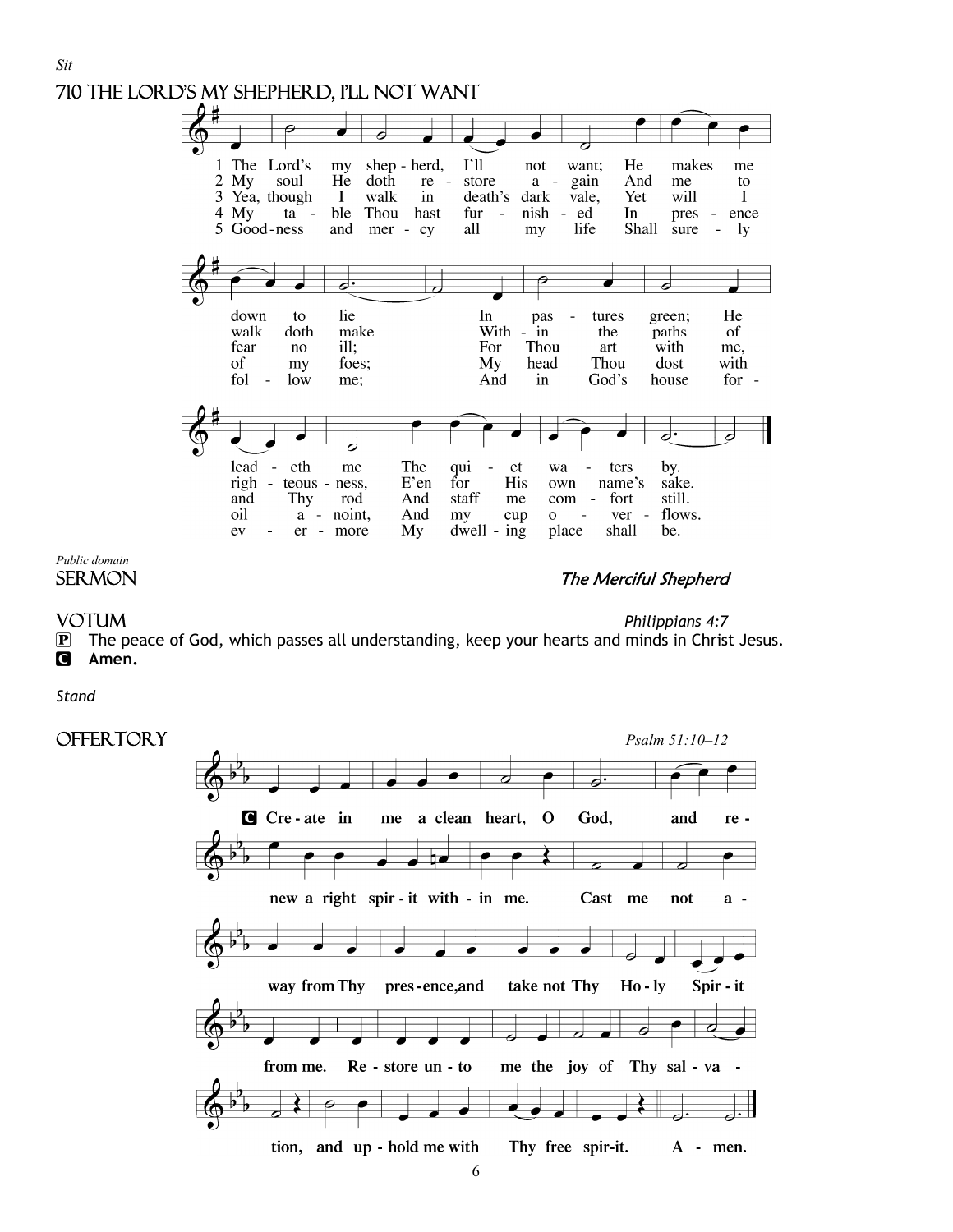# **OFFERING**

*Stand*

# Prayer of the Church

# LORD'S PRAYER **Matthew 6:9–13**

- $\mathbf{P}$  Lord, remember us in Your kingdom and teach us to pray:
- C **Our Father who art in heaven, hallowed be Thy name, Thy kingdom come, Thy will be done on earth as it is in heaven; give us this day our daily bread; and forgive us our trespasses as we forgive those w ho trespass against us; and lead us not into temptation, but deliver us from evil. For Thine is the kingdom and the power and the glory forever and ever. Amen.**

### Collect for the Word

Lord Jesus Christ, giver and perfecter of our faith, we thank and praise You for continuing among us the preaching of Your Gospel for our instruction and edification. Send Your blessing upon the Word, which has been spoken to us, and by Your Holy Spirit increase our saving knowledge of You, that day by day we may be strengthened in the divine truth and remain steadfast in Your grace. Give us strength to fight the good fight and by faith to overcome all the temptations of Satan, the flesh, and the world so that we may finally receive the salvation of our souls; for You live and reign with the Father and the Holy Spirit, one God, now and forever.



 $\mathbf{P}$  The Lord be with you.





### Benedicamus *Psalm 103:1*

**P** Bless we the Lord.



### BENEDICTION *Numbers 6:24-26*

 $\mathbf P$  The Lord bless you and keep you. The Lord make His face shine upon you and be gracious unto you. The Lord lift up His countenance upon you and  $\pm$  give you peace.



# 735 Have No Fear, Little Flock